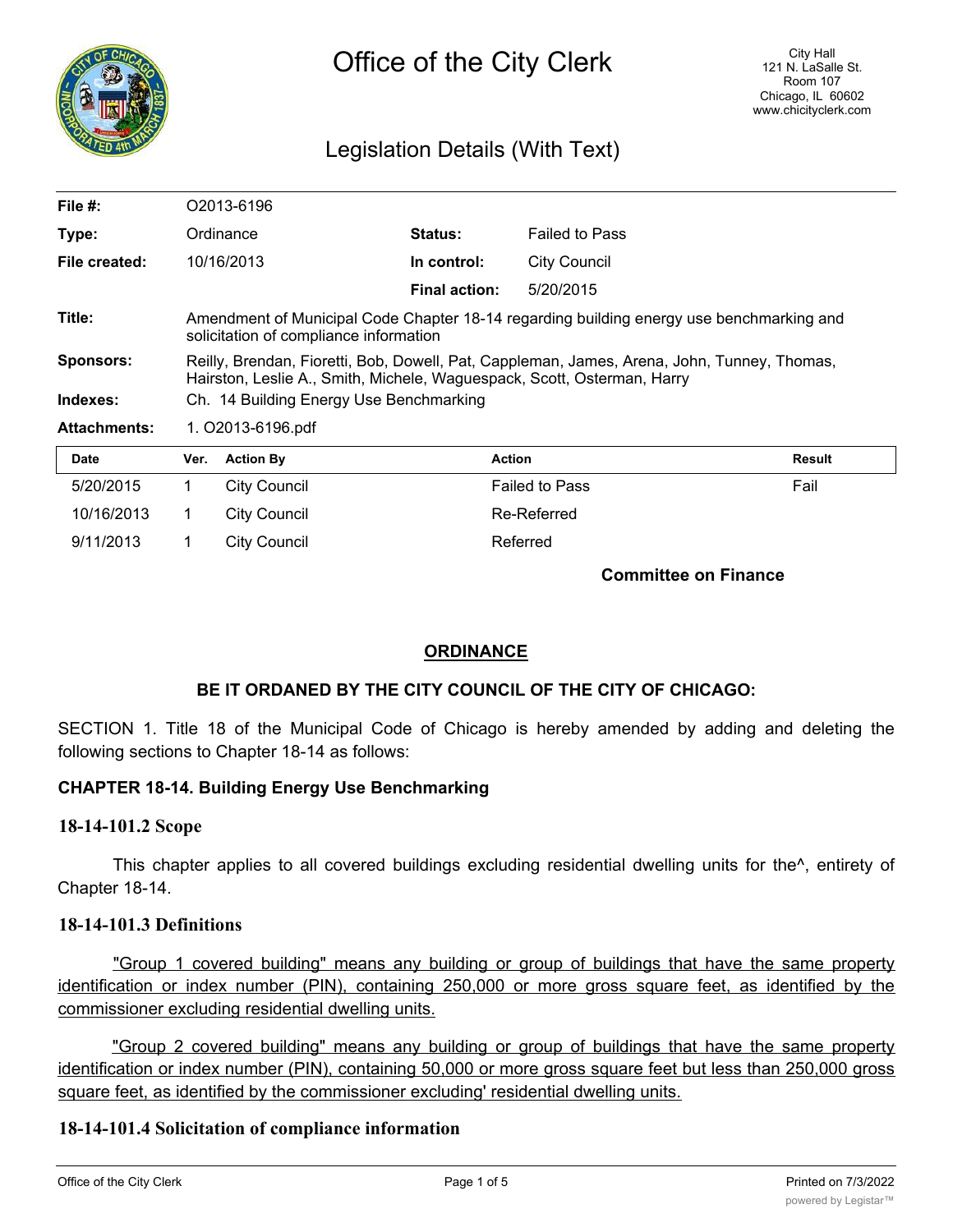Within 30 days of a request by the building owner, each tenant or owner of a nonresidential dwelling unit in a covered building shall provide all information that cannot otherwise be acquired by the building owner and that is necessary for the building owner to comply with the requirements of this chapter.

Any owner of a covered building shall request such information no later than March 1 of the years in which benchmarking is required by Section 18-14-102.1. If the owner of a covered building receives notice that a tenant or owner of a non-residential dwelling' unit intends to vacate a unit which is subject to the reguirements of this section, the owner shall request the information specified in this section within 10 days of such notice, and the tenant of a nonresidential dwelling unit shall provide such information within 30 days ofthe request.

The failure of any tenant or owner of a non-residential dwelling unit to provide the information required under this section to the owner of a covered building shall not relieve such owner ofthe obligation to benchmark the building as provided in Section 18-14-102.1, using all information otherwise available to the owner.

Failure of any tenant or owner of a non-residential dwelling unit to provide the information required under this section to the owner of a covered building shall create a rebuttable presumption that the owner, tenant, or both have not compiled with the time limits specified in this section.

If a tenant or owner of a non-residential dwelling unit fails to provide information to the owner bf the building as provided in this section, the owner shall be considered to be in compliance with Section 18-14-102.1 with respect to the building if: (1) the owner proves that the owner has requested the tenant or owner of a non-residential dwelling unit to provide such information as specified in this section; and (2) the owner has benchmarked the building as provided in Section 19-14-103.1 using all information otherwise available to the owner.

### **18-14-102.1 Benchmarking.**

- a) No later than June 1, 2014, and no later than June 1<sup>st</sup> each year thereafter, the owner 6f any Group 1 covered buildings excluding those containing residential dwelling units shall benchmark such building for the previous calendar year; provided, however, the owner of any Group 1 covered building with 10 percent or more residential occupancy shall benchmark such building for the previous calendar year no later than June 1, 2015, and no later than June 1<sup>st</sup> each year thereafter.
- b) No later than June 1, 2015, and no later than June 1<sup>st</sup> each year thereafter, the owner bf any Group 2 covered building excluding those containing residential dwelling units shall benchmark such building for the previous calendar year; and no later than June  $1<sup>st</sup>$  each year thereafter.

### **Exception:**

(iv). The building is contains residential dwelling units. Section 2. This ordinance

shall take effect 10 days after passage and publication.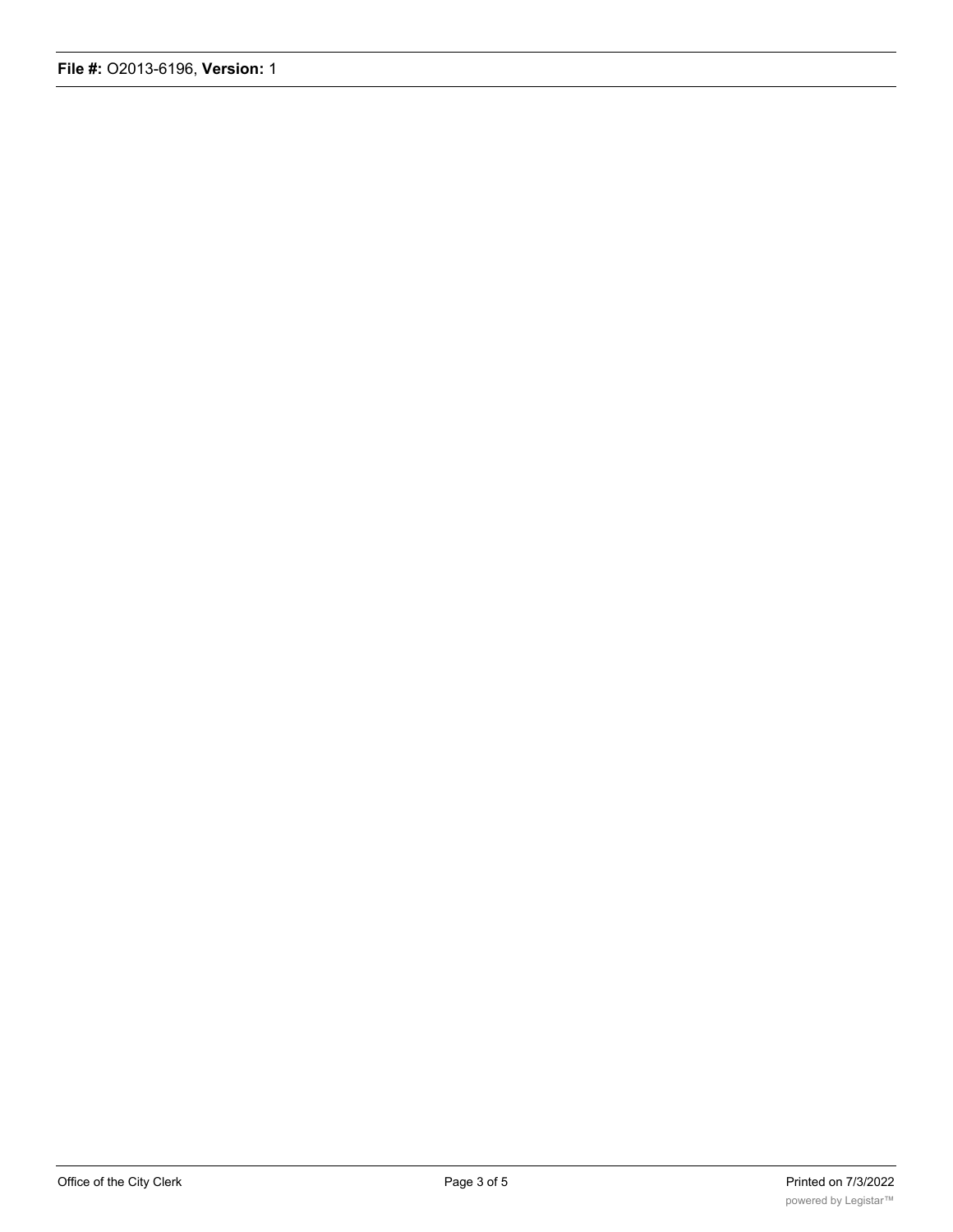*t*

CHICAGO October 16. 2013

#### **To the President and Members of the City Council:**

#### **Your Committee on Finance having had under consideration**

An ordinance amending Chapter 18-14 of the Municipal Code of Chicago regarding building energy use benchmarking.

02013-6196

Having had the same under advisement, begs leave to report and recommend that your Honorable Body Rerefer to the Committee on Zoning, Landmarks and Building Standards the proposed Ordinance Transmitted Herewith

| This recommendation was concurred in by | (a (viva voce vote) |  |
|-----------------------------------------|---------------------|--|
| of members of the committee with        | dissenting vote(s)  |  |

**Respectfully submitted**

**Chairman**

**Document No.**